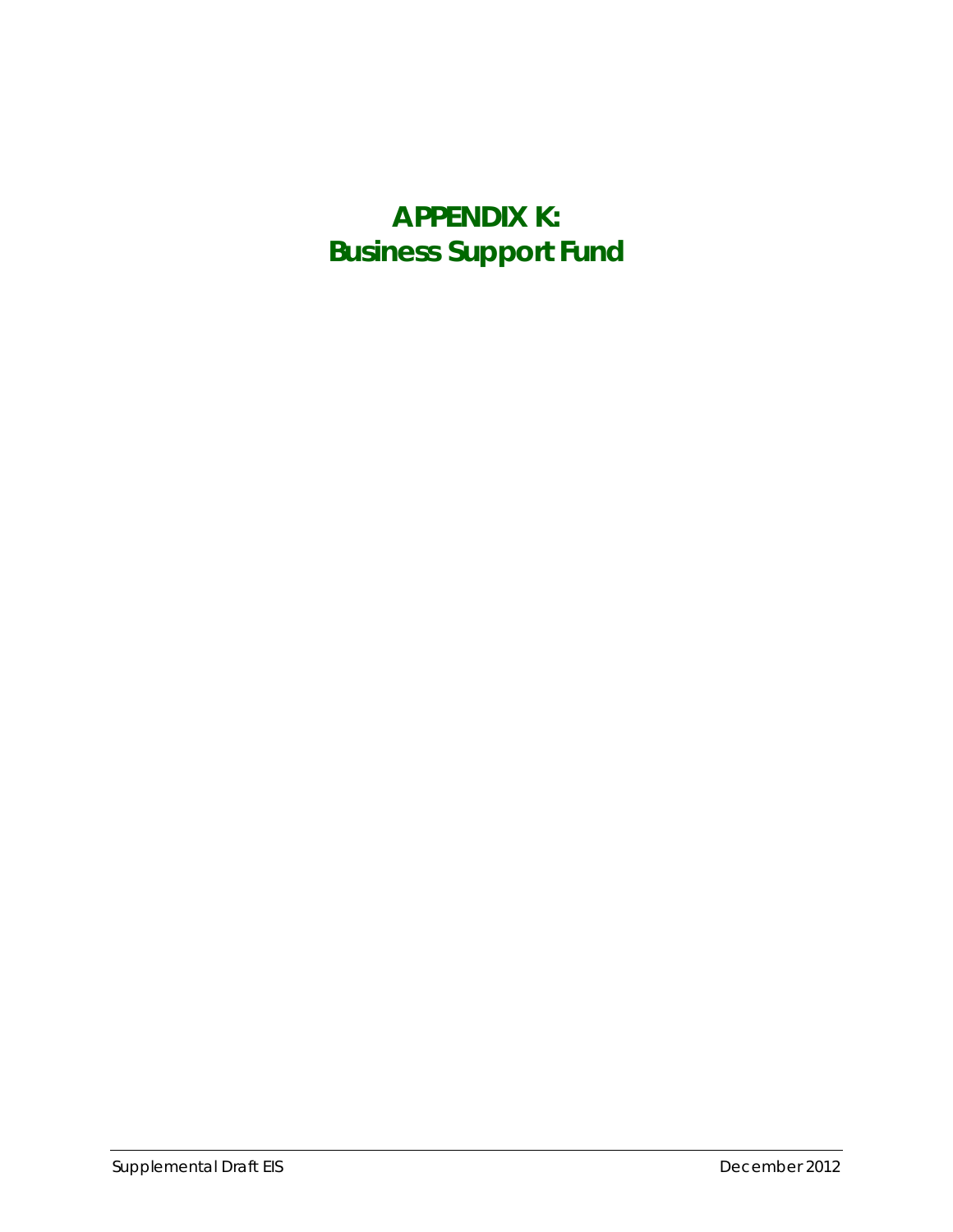|                 |                     | Pre-const            | Average         |                      |                |       |                         | <b>Total Loss</b>    | % of                             |                       |                          |                       |
|-----------------|---------------------|----------------------|-----------------|----------------------|----------------|-------|-------------------------|----------------------|----------------------------------|-----------------------|--------------------------|-----------------------|
|                 |                     | Average              | Monthly         | Loan                 | Percent        | 2012# |                         | Reported             | Reported                         | Year 1                | Year 2                   | Year 3                |
| Segment Type    |                     | Monthly Sales Loss   |                 | Approved             | Loss - Monthly |       | Statu <sub>months</sub> |                      | w/application Loss Covered Sales |                       | Sales                    | Sales                 |
| $\overline{1A}$ | Restaurant          | \$66,742             | \$1,222         | \$9,777              | 2%             |       | 8 <sup>1</sup>          | \$9,777              | 100%                             | \$699,857             | \$708,177                | \$800,909             |
| $\overline{1A}$ | Restaurant          | \$53,923             | $\sqrt{$1,386}$ | \$11,088             | 3%             |       | $\infty$                | \$11,088             | 100%                             | \$595,563             | \$553,890                | \$578,382             |
| $\overline{1C}$ | Restaurant          | \$141,280            | \$5,565         | \$20,000             | 4%             |       | 4                       | \$22,260             | 90%                              | \$1,498,088           | \$1,450,309              | \$1,453,323           |
| Lowertwn Retail |                     | \$17,134             | \$738           | \$2,954              | 4%             |       | $\overline{4}$          | \$2,954              | 100%                             | \$201,583             | \$202,688                | \$205,608             |
| $\overline{AB}$ | Retail              | \$2,589              | \$138           | \$1,105              | 5%             |       | 8                       | \$1,105              | 100%                             | \$40,211              | \$31,067                 | \$21,938              |
| Lwrtwn          | Restaurant          | \$35,682             | \$1,970         | \$20,000             | 6%             |       | $\overline{17}$         | \$33,481             | 60%                              | \$437,529             | \$418,831                | \$408,999             |
| 1B              | Retail              | \$108,757            | \$6,236         | \$20,000             | 6%             |       | 5 <sup>1</sup>          | \$31,178             | 64%                              | \$1,362,304           | \$1,301,357              | \$1,251,591           |
| 1C              | Salon               | \$2,843              | \$210           | \$1,680              | 7%             |       | $\infty$                | $\sqrt{$1,680}$      | 100%                             | \$33,458              | \$36,024                 | \$32,870              |
| $\overline{1C}$ | Retail              | \$33,753             | \$2,556         | \$20,000             | 8%             |       | $\overline{8}$          | \$20,445             | 98%                              | \$421,455             | \$404,922                | \$426,035             |
| Mpls SV         | Restaurant          | \$43,129             | \$3,492         | \$20,000             | 8%             |       | $\overline{7}$          | $\sqrt{$24,446}$     | 82%                              | \$339,111             | \$532,290                | \$517,553             |
|                 | Lowertwn Restaurant | \$43,285             | \$3,791         | \$18,958             | 9%             |       | $\overline{5}$          | \$18,958             | 100%                             | \$509,806             | \$484,202                | \$519,420             |
| Lowertwn Retail |                     | \$29,578             | \$2,635         | \$20,000             | 9%             |       | 12                      | 331,622              | 63%                              | \$380,664             | \$329,202                | \$323,311             |
| 1A              | Retail              | \$41,337             | $\sqrt{3,725}$  | \$20,000             | 9%             |       | 9                       | \$33,526             | 60%                              | \$512,342             | \$500,869                | \$474,909             |
| $\overline{1A}$ | Retail              | \$107,375            | \$11,130        | \$20,000             | 10%            |       | $\overline{5}$          | \$55,651             | 36%                              | \$1,296,800           | \$1,214,710              | \$1,288,502           |
| Mpls SV         | Restaurant          | \$48,927             | \$5,119         | \$20,000             | 10%            |       | 6 <sup>1</sup>          | \$30,710             | 65%                              | \$391,169             | \$431,561                | \$464,057             |
| $\overline{1B}$ | Retail/Conv         | \$12,452             | \$1,323         | \$11,906             | 11%            |       | $\overline{9}$          | $\overline{$11,906}$ | 100%                             | \$129,616             | $\overline{$}156,900$    | \$149,426             |
| $M - CR$        | Restaurant          | \$57,969             | \$6,298         | \$18,892             | 11%            |       | 3 <sup>1</sup>          | \$18,892             | 100%                             | \$422,549             | $\overline{$607,261}$    | \$695,622             |
| $M - SV$        | Restaurant          | \$33,869             | \$4,048         | \$20,000             | 12%            |       | 8 <sup>1</sup>          | \$21,942             | 91%                              | \$307,408             | \$363,626                | \$393,836             |
| 1B              | Professional        | \$3,754              | \$456           | \$4,106              | 12%            |       | $\overline{9}$          | \$4,106              | 100%                             |                       |                          | \$45,048              |
| 1C              | Retail              | $\overline{$21,972}$ | \$2,705         | \$20,000             | 12%            |       | 8 <sup>1</sup>          | \$21,641             | 92%                              | \$263,495             | \$248,471                | $\overline{$}263,666$ |
| 1B              | Retail              | \$102,918            | \$12,937        | \$20,000             | 13%            |       | 4                       | \$51,751             | 39%                              | \$1,172,187           | $\overline{\$1,151,278}$ | \$1,381,593           |
| $M - CR$        | Restaurant/Bar      | \$87,906             | \$11,076        | \$20,000             | 13%            |       | 3 <sup>1</sup>          | 33,230               | 60%                              | $\overline{$433,417}$ | \$602,580                | \$750,762             |
| $M-SV$          | Restaurant          | \$67,422             | \$8,615         | \$20,000             | 13%            |       | 5 <sub>5</sub>          | \$43,075             | 46%                              |                       |                          | \$809,059             |
| $\overline{1C}$ | Retail              | \$63,193             | \$8,798         | \$20,000             | 14%            |       | $\overline{4}$          | \$35,190             | 57%                              |                       |                          | \$758,318             |
| $\overline{1C}$ | Retail              | \$21,774             | \$3,301         | \$20,000             | 15%            |       | $\overline{7}$          | $\overline{$23,104}$ | 87%                              | \$273,117             | \$240,348                | \$261,285             |
| 1B              | Restaurant          | \$28,622             | \$4,522         | \$20,000             | 16%            |       | $\overline{8}$          | \$36,179             | 55%                              | \$348,078             | \$325,110                | \$343,467             |
| $M - CR$        | Restaurant          | \$17,394             | $\sqrt{2,791}$  | \$16,747             | 16%            |       | $6 \mid$                | \$16,747             | 100%                             |                       | \$90,087                 | \$87,616              |
| 1A              | Restaurant          | \$9,751              | \$1,606         | \$12,846             | 16%            |       | $\infty$                | \$12,846             | 100%                             |                       | \$103,963                | \$117,006             |
| $\overline{AB}$ | Restaurant          | \$61,399             | \$10,232        | \$20,000             | 17%            |       | 6 <sup>1</sup>          | \$61,394             | 33%                              | \$737,369             | \$738,945                | \$734,050             |
|                 | Lowertwn Restaurant | \$89,300             | \$14,965        | \$20,000             | 17%            |       | 16                      | \$239,434            | 8%                               | $\overline{$}548,911$ | \$851,550                | \$838,873             |
| $M - CR$        | Entertainment       | \$54,935             | \$9,376         | \$20,000             | 17%            |       | 3                       | \$28,127             | 71%                              | \$469,544             | \$630,275                | \$659,218             |
| $M-SV$          | Salon               | \$16,873             | \$2,905         | \$20,000             | 17%            |       | $\overline{7}$          | \$20,337             | 98%                              |                       |                          | \$202,476             |
| $M - CR$        | Retail/Conv         | \$17,711             | \$3,216         | \$19,296             | 18%            |       | 6 <sup>1</sup>          | \$19,296             | 100%                             |                       |                          | \$212,526             |
| $\overline{2E}$ | Restaurant/Bar      | $\overline{$46,121}$ | \$8,521         | $\overline{$17,042}$ | 18%            |       | $\overline{2}$          | \$17,042             | 100%                             | \$574,873             | 3532,021                 | \$492,344             |
|                 | Lowertwn Restaurant | \$33,595             | \$6,419         | \$10,000             | 19%            |       | $\overline{3}$          | \$17,627             | 57%                              | \$362,892             | \$408,870                | \$403,134             |
| $M - CR$        | Entertainment       | \$33,777             | \$6,540         | \$20,000             | 19%            |       | $\overline{6}$          | \$39,238             | 51%                              | \$561,168             | \$382,278                | \$549,003             |
| 1A              | Printing            | \$28,530             | \$5,659         | \$20,000             | 20%            |       | $\overline{4}$          | \$22,641             | 88%                              | \$325,333             | \$288,679                | \$342,357             |
| $\overline{1C}$ | Retail              | \$42,141             | \$8,373         | \$20,000             | 20%            |       | 6 <sup>1</sup>          | \$50,237             | 40%                              | \$528,432             | \$458,016                | \$505,693             |
| $\overline{2E}$ | Restaurant          | \$21,943             | \$4,419         | \$13,257             | 20%            |       | $\overline{3}$          | \$13,257             | 100%                             | \$255,673             | \$263,315                | \$255,502             |
| Mpls PP         | Restaurant          | \$32,442             | \$6,708         | $\sqrt{$20,000}$     | 21%            |       | 4                       | \$26,832             | 75%                              | \$419,300             | \$389,667                | \$358,955             |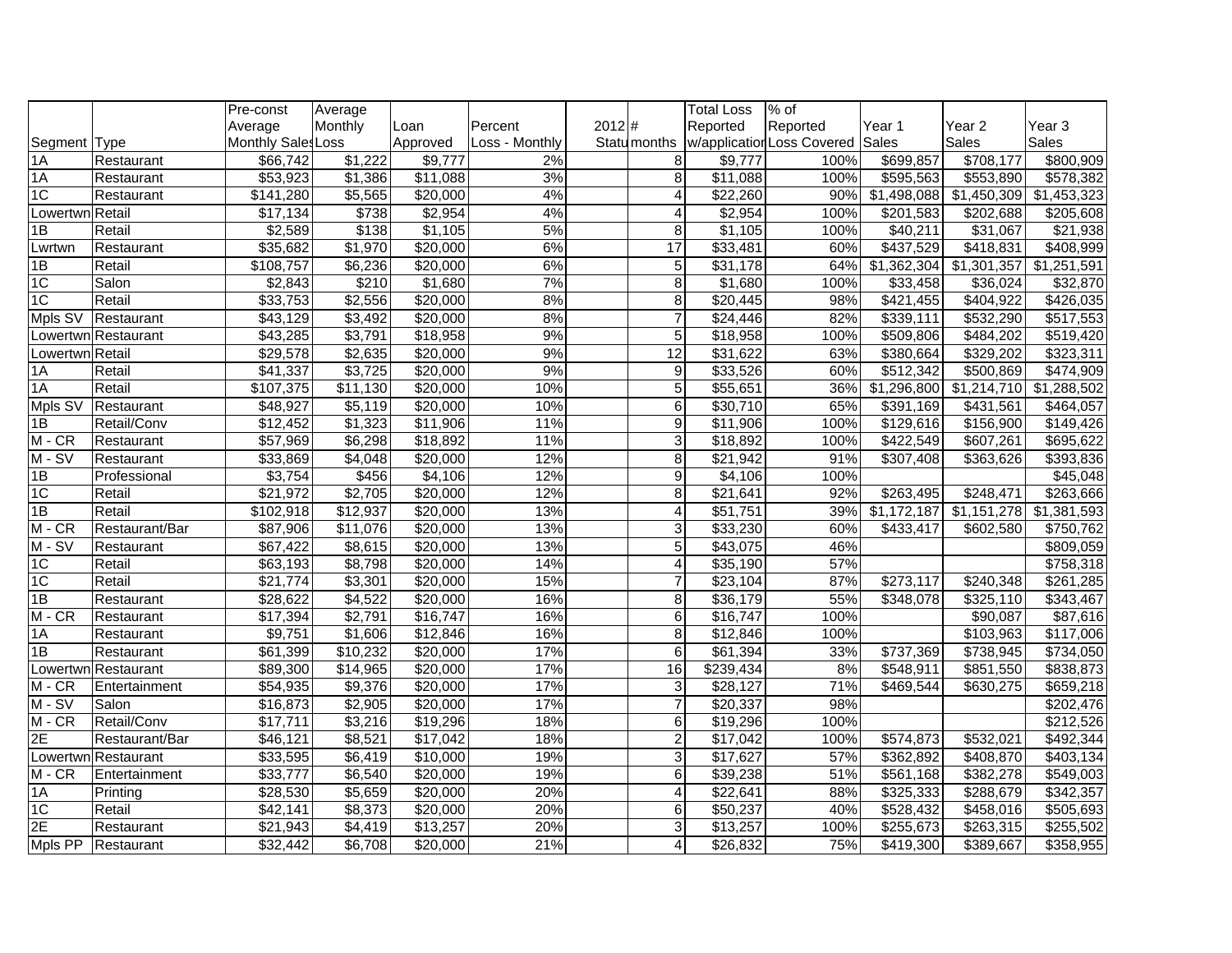|                  |              | Pre-const            | Average  |          |                |            |                         | <b>Total Loss</b>    | $%$ of                           |                         |                       |                      |
|------------------|--------------|----------------------|----------|----------|----------------|------------|-------------------------|----------------------|----------------------------------|-------------------------|-----------------------|----------------------|
|                  |              | Average              | Monthly  | Loan     | Percent        | 2012#      |                         | Reported             | Reported                         | Year 1                  | Year <sub>2</sub>     | Year 3               |
| Segment Type     |              | Monthly Sales Loss   |          | Approved | Loss - Monthly |            | Statu <sub>months</sub> |                      | w/application Loss Covered Sales |                         | Sales                 | Sales                |
| Mpls SV          | Restaurant   | \$108,356            | \$23,307 | \$20,000 | 22%            |            | $\overline{2}$          | $\overline{$46,613}$ | 43%                              | \$1,436,282             | \$1,329,041           | \$1,300,267          |
| $\overline{1C}$  | Salon        | \$5,825              | \$1,314  | \$10,511 | 23%            |            | 8                       | \$10,511             | 100%                             | \$60,072                | \$62,567              | \$69,899             |
| 2F               | Restaurant   | \$89,189             | \$20,845 | \$20,000 | 23%            |            | ω                       | \$62,533             | 32%                              | $\overline{$1,100,405}$ | $\sqrt{$1,040,122}$   | \$920,823            |
| $M - CR$         | Restaurant   | \$17,488             | \$4,101  | \$20,000 | 23%            |            | 6                       | \$24,606             | 81%                              |                         | \$143,136             | \$196,408            |
| 1A               | Restaurant   | \$27,980             | \$6,578  | \$19,737 |                | 24% Closed | 3                       | \$19,737             | 100%                             |                         |                       | \$335,760            |
| 1B               | Retail       | \$87,957             | \$20,825 | \$20,000 | 24%            |            | 5                       | \$104,123            | 19%                              | \$829,708               | \$1,035,925           | \$1,055,482          |
| $M-SV$           | Retail       | \$27,556             | \$6,787  | \$20,000 | 25%            |            | $\overline{7}$          | \$47,505             | 42%                              |                         |                       | \$330,669            |
| 1B               | Professional | \$19,577             | \$4,862  | \$20,000 | 25%            |            | 9                       | \$43,757             | 46%                              | \$313,525               | \$193,157             | \$198,100            |
| $M - CR$         | Retail       | \$8,625              | \$2,168  | \$8,672  | 25%            |            | 4                       | \$8,672              | 100%                             | \$63,656                | \$95,250              | $\overline{$69,076}$ |
| $\overline{2E}$  | Restaurant   | \$6,681              | \$1,866  | \$3,732  | 28%            |            | $\overline{c}$          | \$3,732              | 100%                             |                         |                       | \$80,172             |
| $\overline{1C}$  | Retail       | \$7,000              | \$1,972  | \$5,918  | 28%            |            | 4                       | \$5,918              | 100%                             | \$92,409                | \$85,384              | \$74,220             |
| $\overline{1}$   | Retail/Conv  | $\overline{$15,314}$ | \$4,358  | \$20,000 | 28%            |            | 9                       | \$39,223             | 51%                              | 3184,520                | \$155,054             | \$183,771            |
| $M - CR$         | Professional | \$14,171             | \$4,076  | \$20,000 | 29%            |            | 6                       | \$24,456             | 82%                              | \$164,410               | \$150,269             | \$170,048            |
| $\overline{1C}$  | Salon        | \$2,672              | \$813    | \$6,506  | 30%            |            | 8                       | \$6,506              | 100%                             | \$32,154                | \$30,373              | \$32,064             |
| $M-SV$           | Restaurant   | \$44,140             | \$13,706 | \$20,000 | 31%            |            | 4                       | \$54,824             | 36%                              | \$533,100               | \$536,740             | \$519,210            |
| $\overline{1C}$  | Salon        | \$12,584             | \$3,923  | \$20,000 | 31%            |            | 8                       | $\overline{331,}383$ | 64%                              | \$164,956               | $\overline{$164,227}$ | \$123,851            |
| $\overline{1B}$  | Professional | \$4,625              | \$1,506  | \$13,550 | 33%            |            | 9                       | \$13,550             | 100%                             | \$43,200                | \$46,025              | \$55,500             |
| $\overline{2D}$  | Restaurant   | \$95,947             | \$31,957 | \$20,000 | 33%            |            | $\overline{2}$          | \$63,915             | 31%                              | \$1,156,187             | \$1,151,364           | \$944,650            |
| M-CR             | Restaurant   | \$25,181             | \$8,575  | \$16,397 | 34%            |            | 3                       | \$25,725             | 64%                              | \$287,792               | \$309,016             | \$299,614            |
| $M - CR$         | Retail       | \$5,338              | \$1,823  | \$9,114  | 34%            |            | 5                       | $\sqrt{$9,114}$      | 100%                             |                         | \$69,603              | \$58,505             |
| $M - CR$         | Retail       | $\sqrt{$2,199}$      | \$758    | \$4,551  | 34%            |            | 6                       | \$4,551              | 100%                             |                         |                       | \$26,388             |
| $\overline{1C}$  | Retail/Enter | \$87,748             | \$30,350 | \$20,000 | 35%            |            | $\overline{4}$          | \$121,404            | 16%                              | $\sqrt{$1,092,178}$     | \$1,035,211           | \$1,031,547          |
| $M - CR$         | Retail       | \$7,309              | \$2,539  | \$15,235 | 35%            |            | $\,6$                   | \$15,235             | 100%                             |                         | \$52,810              | \$75,000             |
| $\overline{1A}$  | Retail       | \$11,251             | \$3,953  | \$19,765 | 35%            |            | $\overline{5}$          | \$19,765             | 100%                             |                         |                       | \$135,013            |
| 1B               | Restaurant   | \$12,854             | \$4,782  | \$19,130 | 37%            |            | $\overline{4}$          | \$19,130             | 100%                             | \$160,014               | \$157,840             | \$144,887            |
| $\overline{1}$   | Restaurant   | $\sqrt{$6,274}$      | \$2,364  | \$20,000 | 38%            |            | 9                       | \$21,269             | 94%                              | \$68,722                | \$63,583              | $\overline{$75,282}$ |
| 1C               | Professional | \$26,665             | \$10,158 | \$20,000 | 38%            |            | $\overline{a}$          | \$20,316             | 98%                              | \$298,400               | \$332,719             | \$328,838            |
| $M - CR$         | Retail       | \$4,602              | \$1,754  | \$8,772  | 38%            |            | 5                       | \$8,772              | 100%                             | \$42,562                | \$52,417              | \$50,142             |
| $\overline{1}$ B | Professional | \$10,472             | \$4,026  | \$20,000 | 38%            |            | œ.                      | \$32,208             | 62%                              | \$124,203               | $\overline{$}71,416$  | \$125,668            |
| 1A               | Retail/Conv  | \$23,343             | \$9,008  | \$20,000 | 39%            |            | $\overline{4}$          | \$36,034             | 56%                              | \$238,145               | \$221,873             | \$280,120            |
| 1C               | Restaurant   | \$37,772             | \$14,594 | \$20,000 | 39%            |            | 8                       | \$116,747            | 17%                              | \$471,066               | \$436,382             | \$452,337            |
| $\overline{1}$   | Retail       | \$38,320             | \$15,035 | \$20,000 | 39%            |            | 4                       | \$60,141             | 33%                              | \$564,993               | \$380,670             | \$433,855            |
| $\overline{2E}$  | Retail       | \$10,362             | \$4,078  | \$12,234 | 39%            |            | 3                       | \$12,234             | 100%                             | \$97,992                | \$99,610              | \$124,348            |
| Mpls SV          | Retail       | \$60,099             | \$23,884 | \$20,000 | 40%            |            | $\overline{2}$          | \$47,768             | 42%                              | \$634,993               | \$660,340             | \$721,187            |
| 1A               | Retail       | \$1,486              | \$617    | \$5,556  | 42%            |            | 9                       | \$5,556              | 100%                             | \$12,905                | \$10,475              | \$17,833             |
| $M - CR$         | Retail       | \$6,110              | \$2,538  | \$12,688 | 42%            |            | 5                       | \$12,688             | 100%                             |                         |                       | $\sqrt{$64,470}$     |
| Mpls SV          | Retail       | \$56,026             | \$24,317 | \$20,000 | 43%            |            | $\overline{7}$          | \$66,320             | 30%                              | \$182,503               | \$191,690             | \$392,180            |
| 2E               | Salon        | \$5,248              | \$2,333  | \$4,668  | 44%            |            | $\overline{2}$          | \$4,668              | 100%                             | \$67,519                | \$58,440              | \$50,980             |
| $\overline{1C}$  | Retail/Conv  | \$13,241             | \$6,091  | \$20,000 | 46%            |            | $\overline{5}$          | \$30,455             | 66%                              |                         |                       | \$72,000             |
| $\overline{1A}$  | Professional | \$1,164              | \$552    | \$4,968  | 47%            |            | 9                       | \$4,968              | 100%                             | $\sqrt{$20,423}$        | $\overline{$12,712}$  | \$8,771              |
| 2E               | Retail       | \$3,913              | \$1,898  | \$3,796  | 49%            |            | $\overline{2}$          | \$3,796              | 100%                             | \$47,390                | \$46,521              | \$36,010             |